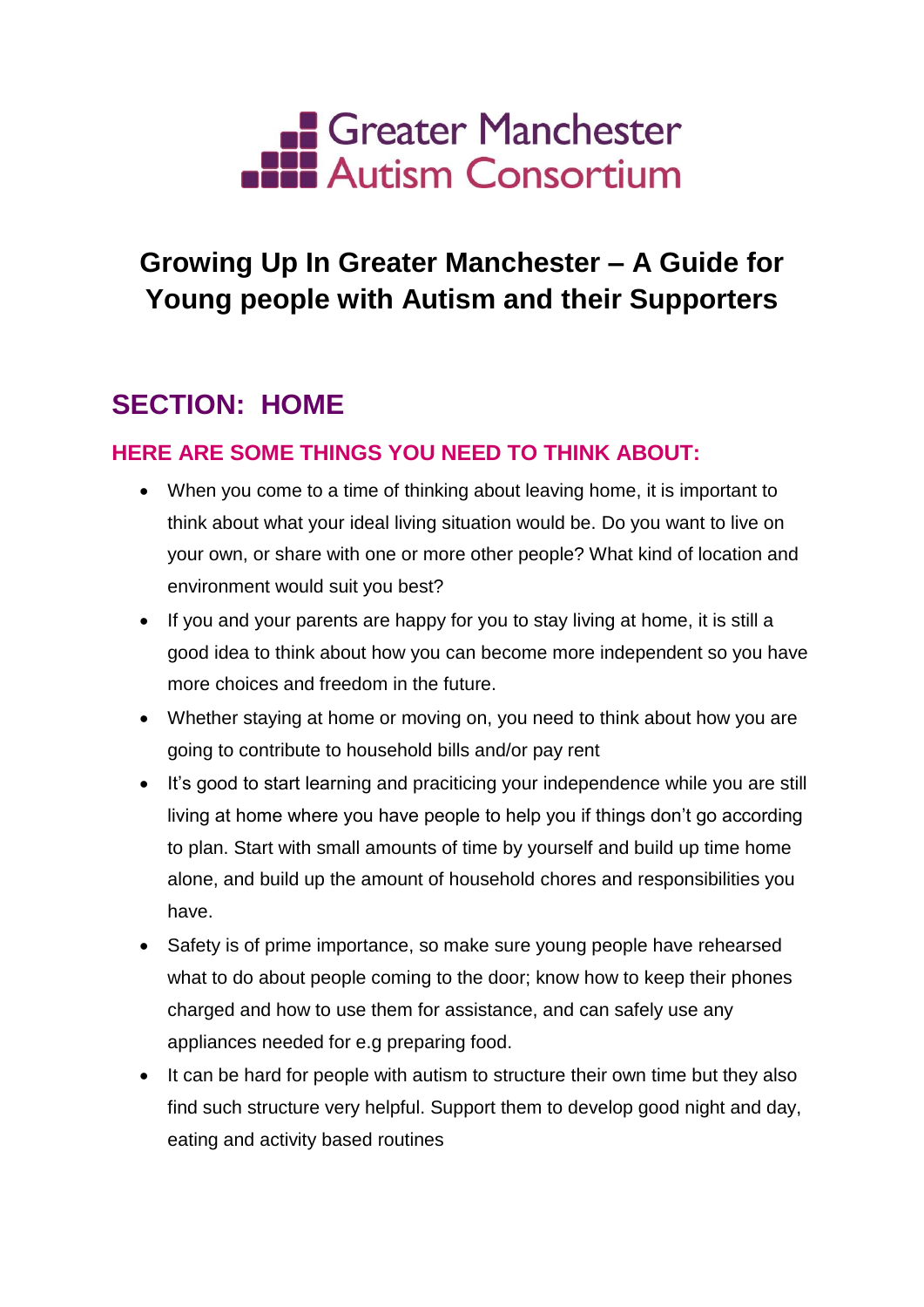## **TOP TIPS:**

- Make sure you have your own mobile phone, keep it charged, and have emergency contacts in it you can call for support
- There are an increasing number of apps and aids that can be used in the home to help keep people safe e.g door cams that allow you to see who is calling before opening the front door
- Each local authority has its own Local Offer online and information about housing and supported housing can be found here. The weblinks for Greater Manchester's local offers can be found at [www.autismgm.org.uk](http://www.autismgm.org.uk/) and in the Growing up in Greater Manchester document
- Using timetables and alarms can be really helpful in both structuring time and reminding young people what to do at set times. Again there are many apps to help with organisation
- It's important to have a good understanding of money management before leaving home
- Make sure young people know about online safety before leaving them unsupervised

## **SKILLS CHECKLISTS:**

### **Bronze level suggested targets –**

- I have and can use my own mobile phone. It has emergency contacts in it I am confident to call if I need help
- $\bullet$  I know my address
- I can prepare a simple meal and drinks (e.g using a toaster and/or microwave)
- I can manage my own bedtime and waking up routine
- I can get dressed independently, including being able to choose appropriate clothers

### **Silver level suggested targets –**

• I can be left home alone safely for an hour or more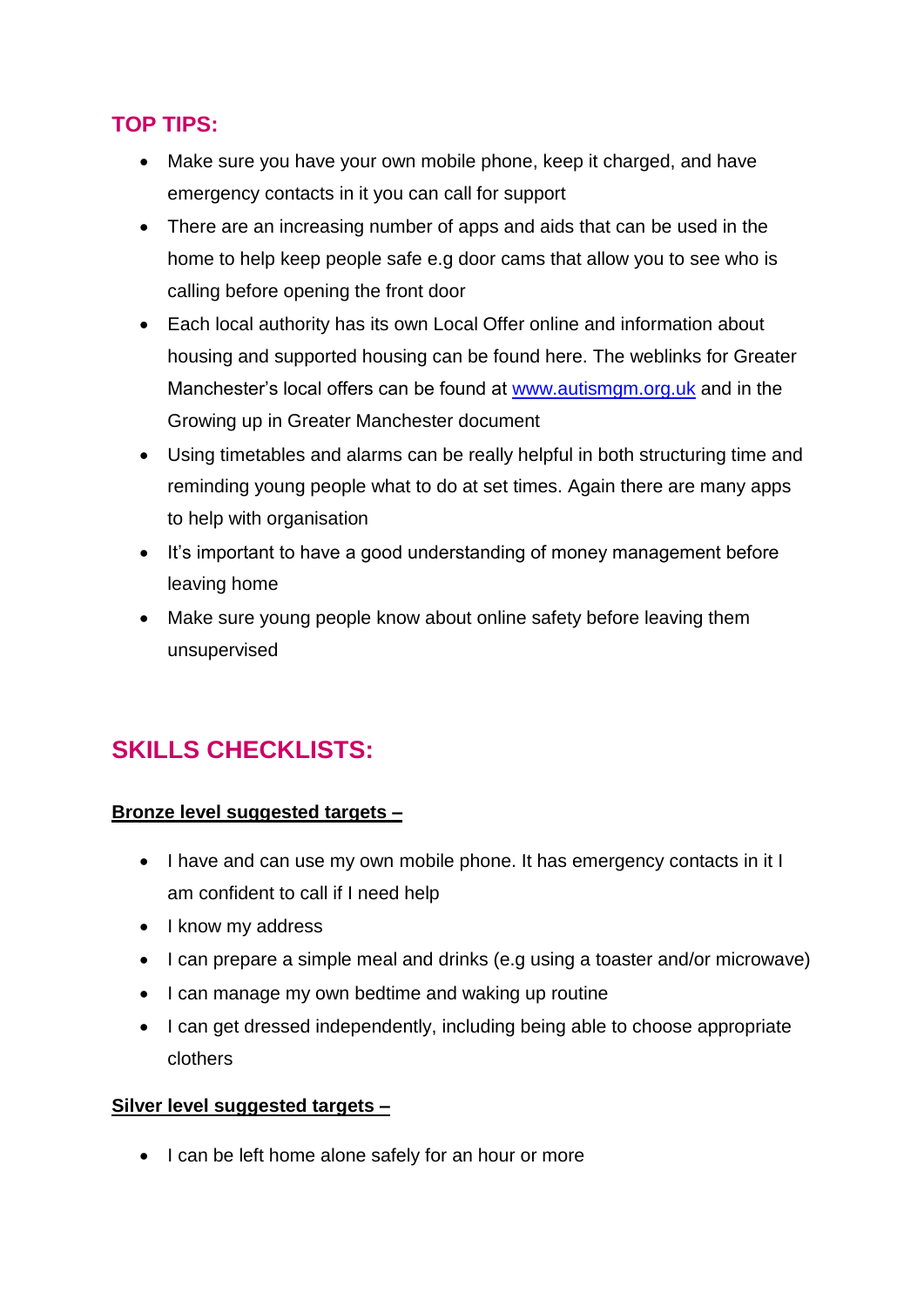- I'm confident about keeping myself safe within my home
- I know how to use the washing machine and can make myself several different meals
- I can keep myself safe online
- I contribute to household bills

#### **Gold level suggested targets –**

- I know where my local services are e.g bus stop, GP surgery, pharmacy, supermarket and can access them by myself
- I can keep my home clean and manage all my food shopping and meal preparation
- I understand how to share bills and space fairly with people I live with
- I know where to go to get help with housing related issues
- I know who to call for help when things break or go wrong

## **RESOURCES AND USEFUL WEBSITES:**

This NAS factsheet provides more information and things to think about when looking at various housing options:<http://www.autism.org.uk/supportoptions>

**Housing and Support Alliance** – Offers online information about housing and support for people with learning disabilities and their families. Website: [www.housingandsupport.org.uk](http://www.housingandsupport.org.uk/) 

**Disabled Living** [www.disabledliving.co.uk](http://www.disabledliving.co.uk/)

**Disabled Living Foundation** – has specific tele-care section: [www.dlf.org.uk](http://www.dlf.org.uk/)

(tel. 0300 999 0004)

**Use of appropriate assisted technology:**

[www.keytools.co.](http://www.keytools.co.uk/assistive-resources/assistive-technology)**uk**/**assistive**-resources/**assistive**-**technology**

www.braininhand.co.uk/

**<http://www.autism-alliance.org.uk/information-resources/assistive-technology>**